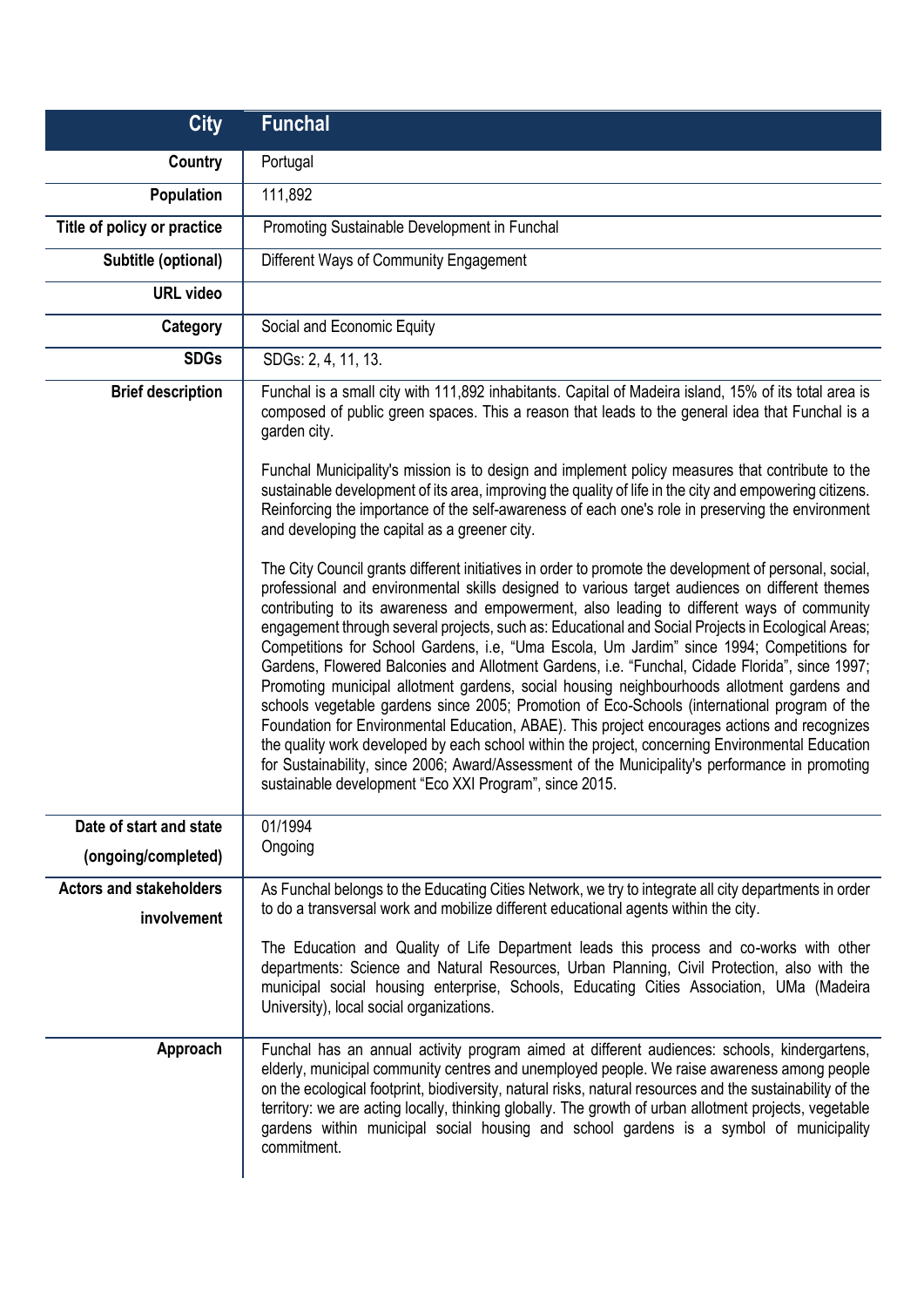| Innovation       | Funchal was the first municipality on Madeira island to start working on environmental education,<br>producing its own materials and methodologies, in order to raise people's environmental<br>awareness. We created our educational and recreational materials (games, paper and 3D<br>exhibitions, adapted to regional context and reality).                                                                                                                                                                                                                                                                                                                                                                                                                                                                                                                                                                                                                     |
|------------------|---------------------------------------------------------------------------------------------------------------------------------------------------------------------------------------------------------------------------------------------------------------------------------------------------------------------------------------------------------------------------------------------------------------------------------------------------------------------------------------------------------------------------------------------------------------------------------------------------------------------------------------------------------------------------------------------------------------------------------------------------------------------------------------------------------------------------------------------------------------------------------------------------------------------------------------------------------------------|
|                  | Citizens experience conservation of nature by visiting and exploring gardens in the city, as well as<br>Funchal Ecological Park. Planting endemic trees, analysing the mountains upstream of the city,<br>biodiversity and cultural heritage, discovering the city on foot, learning organic production,<br>demonstrating more sustainable practices in school gardens, studying water and sewage, sorting<br>solid waste by visiting our municipal services or participating in cleaning campaigns. We reinforce<br>these skills with projects like "Recreando Lares" or "Bairro a Brilhar, Todos a Limpar".<br>New challenges:<br>Changing population lifestyles, in order to raise awareness on natural risks and<br>$\bullet$<br>environmental sustainability, while promoting organic production increase;<br>Increasing consumption of local products, while maintaining the land's identity;<br>$\bullet$<br>Raising awareness on local marine biodiversity. |
| Impact           | The City Hall and the Municipal Housing Enterprise developed allotment gardens in the social<br>neighbourhoods in order to grant better and healthier food for the needy families, along with the                                                                                                                                                                                                                                                                                                                                                                                                                                                                                                                                                                                                                                                                                                                                                                   |
|                  | development of a safer, more beautiful and organic surrounding.                                                                                                                                                                                                                                                                                                                                                                                                                                                                                                                                                                                                                                                                                                                                                                                                                                                                                                     |
|                  | Educational and Social Projects with different population targets:                                                                                                                                                                                                                                                                                                                                                                                                                                                                                                                                                                                                                                                                                                                                                                                                                                                                                                  |
|                  | 1994: 1081 participants - 1 educational theme;<br>2018: 18761 participants - 21 educational themes.<br>$\bullet$                                                                                                                                                                                                                                                                                                                                                                                                                                                                                                                                                                                                                                                                                                                                                                                                                                                    |
|                  | Competitions for School Gardens "Uma Escola, Um Jardim":<br>1994: students started to get involved in the maintenance of a part of school gardens;<br>$\bullet$<br>Since 2005: schools began creating and managing their vegetable gardens;<br>2018: almost all the schools of the municipality have a green garden project and use their<br>$\bullet$<br>production to cook their own food or to sell the products and raise funds for their projects.                                                                                                                                                                                                                                                                                                                                                                                                                                                                                                             |
|                  | Competitions for Gardens, Flowered Balconies and Allotment Gardens "Funchal, Cidade Florida":<br>Since 1998: 22 editions, average of 70 participants.                                                                                                                                                                                                                                                                                                                                                                                                                                                                                                                                                                                                                                                                                                                                                                                                               |
|                  | Municipal allotment gardens:<br>Since 2005: 23 projects / 911 families benefited, helping to increase Funchal families'<br>income and also their quality of life.                                                                                                                                                                                                                                                                                                                                                                                                                                                                                                                                                                                                                                                                                                                                                                                                   |
|                  | Promotion of social housing neighbourhoods allotment gardens:<br>Since 2009: 7 projects / 911 families benefited, helping to increase social housing<br>neighbourhoods families' income and also their quality of life.                                                                                                                                                                                                                                                                                                                                                                                                                                                                                                                                                                                                                                                                                                                                             |
| <b>Inclusion</b> | The educational policies explained in the prior items were directed both to needy and non-needy<br>population. However, the focus was on people with scarce resources. A strong effort has been done<br>in order to work with different civil society organizations, to increase their work and the number of<br>people involved.                                                                                                                                                                                                                                                                                                                                                                                                                                                                                                                                                                                                                                   |
|                  | Families with poor financial resources had access to municipal allotment gardens and to organic<br>production training, in order to improve their financial income and the quality of food at home.<br>Some policy measures are coordinated with the regional government, for example the "Organic<br>fair", every Wednesday morning in the city centre.                                                                                                                                                                                                                                                                                                                                                                                                                                                                                                                                                                                                            |
|                  | At this moment, we are planning to create a free organic market in the city, that can enable and<br>increase the participating groups of farmers, enlarging the trade and exchange of organic products.                                                                                                                                                                                                                                                                                                                                                                                                                                                                                                                                                                                                                                                                                                                                                             |